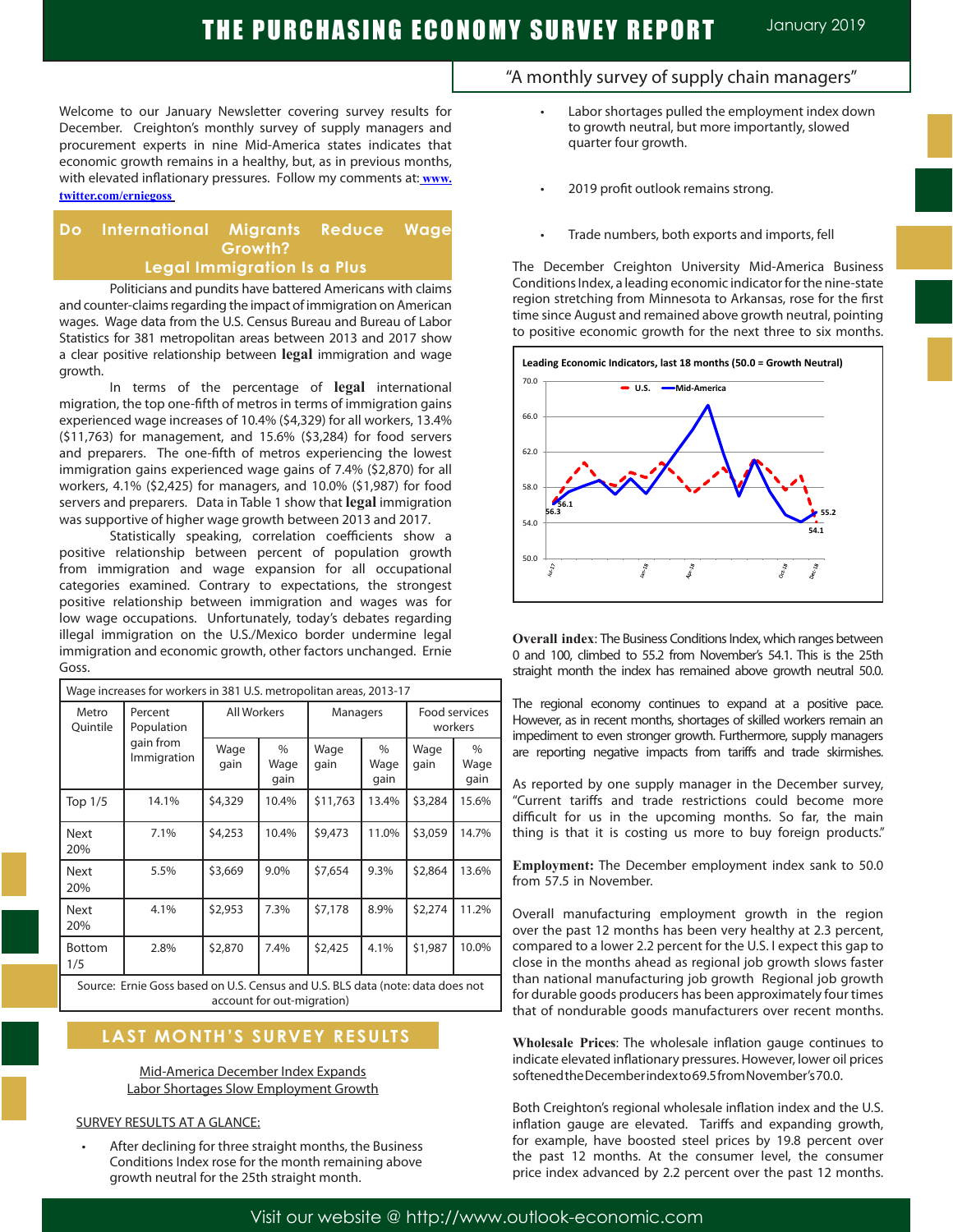I expect lower oil prices and slowing growth to push both wholesale and consumer inflation lower," Goss said. "I expect the Federal Reserve to announce at their next meeting on Jan. 30 that any additional rate hikes will be data dependent. At the Dec. 19 meeting, the Fed was more locked in on two rate increases for 2019. The Fed is likely to remove that certainty at the January meeting.

**Confidence**: Looking ahead six months, economic optimism, as captured by the December Business Confidence Index, fell to a still solid 54.1 from November's 55.5.

However, I expect business confidence to depend heavily on the Fed's interest rate policies and trade talks with China. Approximately 43.2 percent, of supply managers expect business profits for their company to improve in 2019.

**Inventories**: Companies contracted inventories of raw materials and supplies for the month. The December inventory index sank to 47.4 from November's 53.3.

**Trade:** The regional trade numbers turned sharply lower for December. The new export orders index slumped to 48.1 from November's 51.8, and the import index plummeted to 41.1 from 54.3 in November. Despite higher tariffs on imported goods, healthy regional growth boosted imports for the month.

One supply manager indicated his firm had resourced supply purchases from China to India. He does not expect to return to buying from Chinese firms. According to the supply manager, "Prices and quality from our new Indian supplier are just as good as from our old Chinese provider."

Another supply manager reported, "Tariffs and trade wars will ruin our economy. (The) Government not setting the right example."

**Other components**: Components of the Business Conditions Index were new orders at 55.5, up from November's 51.2; the production or sales index at 55.4, up from 52.2 in November; and speed of deliveries of raw materials and supplies index up sharply to 67.6 from last month's 56.5.

The Creighton Economic Forecasting Group has conducted the monthly survey of supply managers in nine states since 1994 to produce leading economic indicators of the Mid-America economy. States included in the survey are Arkansas, Iowa, Kansas, Minnesota, Missouri, Nebraska, North Dakota, Oklahoma and South Dakota.

The forecasting group's overall index, referred to as the Business Conditions Index, ranges between 0 and 100. An index greater than 50 indicates an expansionary economy over the course of the next three to six months. The Business Conditions Index is a mathematical average of indices for new orders, production or sales, employment, inventories and delivery lead time. This is the same methodology, used since 1931 by the Institute for Supply Management, formerly the National Association of Purchasing Management.

### **MID-AMERICA STATES**

#### ARKANSAS

The December Business Conditions Index for Arkansas fell to 50.5 from November's 53.9. Components of the index from the monthly survey of supply managers were new orders at 51.8, production or sales at 50.7, delivery lead time at 62.0, inventories

### "A monthly survey of supply chain managers"

at 42.7, and employment at 45.3. Over the past 12 months, Arkansas' job market has been the weakest in the nine-state region with the state's unemployment rate remaining at a regional high of 3.3 percent with 10,000 more workers joining the ranks of the unemployed. For 2019, I expect that the leading industry in Arkansas will be outside of manufacturing and in business services and the lagging industry to be natural gas drillers. Predicted 2019 economic growth: eighth among nine regional states.

#### IOWA

The December Business Conditions Index for Iowa expanded to 53.5 from November's 52.8. Components of the overall index from the monthly survey of supply managers were new orders at 52.4, production or sales at 51.5, delivery lead time at 63.0, employment at 52.4, and inventories at 48.3. Over the past 12 months, Iowa's job market has been the strongest in the nine-state region with the state's unemployment rate declining from 2.5 percent to 1.9 percent the ranks of the unemployed falling by 10,000. For 2019, I expect that the leading industry for Iowa will be metal producers and the lagging industry to be slaughter houses. Predicted 2019 economic growth: second among nine regional states.

#### **KANSAS**

The Kansas Business Conditions Index for December sank to 49.7 from November's 51.6. Components of the leading economic indicator from the monthly survey of supply managers were new orders at 51.2, production or sales at 49.9, delivery lead time at 61.0, employment at 44.6, and inventories at 42.0. Over the past 12 months, Kansas' job market has been strong and improving with the state's unemployment rate falling from 3.1 percent to 2.9 percent with state's unemployed ranks declining by 3,000 workers. For 2019, I expect that the leading industry for Kansas will be the aircraft and aircraft parts industry. This industry, however, will count on an improving trade picture. The state's 2019 lagging industry to be slaughter houses. Predicted 2019 economic growth: fifth among nine regional states.

#### MINNESOTA

The December Business Conditions Index for Minnesota climbed to 55.5 from November's 53.9. Components of the overall December index from the monthly survey of supply managers were new orders at 57.2, production or sales at 52.5, delivery lead time at 70.3, inventories at 44.2, and employment at 53.4. Over the past 12 months, Minnesota's job market has been very healthy and improving with the state's unemployment rate falling from 2.8 percent to 2.2 percent and the state's unemployed ranks declining by 18,000 workers. For 2019, I expect that the leading industry for Minnesota will be manufacturers of medical equipment and supplies. I expect the state's 2019 lagging industry to be transportation equipment producers. Predicted 2019 economic growth: third among nine regional states.

#### MISSOURI

The December Business Conditions Index for Missouri declined to 53.9 from 54.7 in November. Components of the overall index from the survey of supply managers were new orders at 54.6, production or sales at 54.4, delivery lead time at 66.5, inventories at 45.8, and employment at 48.1. Over the past 12 months, Missouri's job market has been very healthy and improving with the state's unemployment rate falling from 3.1 percent to 2.5 percent and the state's unemployed ranks declining by 18,000 workers. For 2019, I expect that the leading industry for Missouri will be transportation equipment manufacturers, excluding vehicle producers. I expect the state's 2019 lagging industry to be motor vehicle manufacturers. Predicted 2019 economic growth: fourth among nine regional states.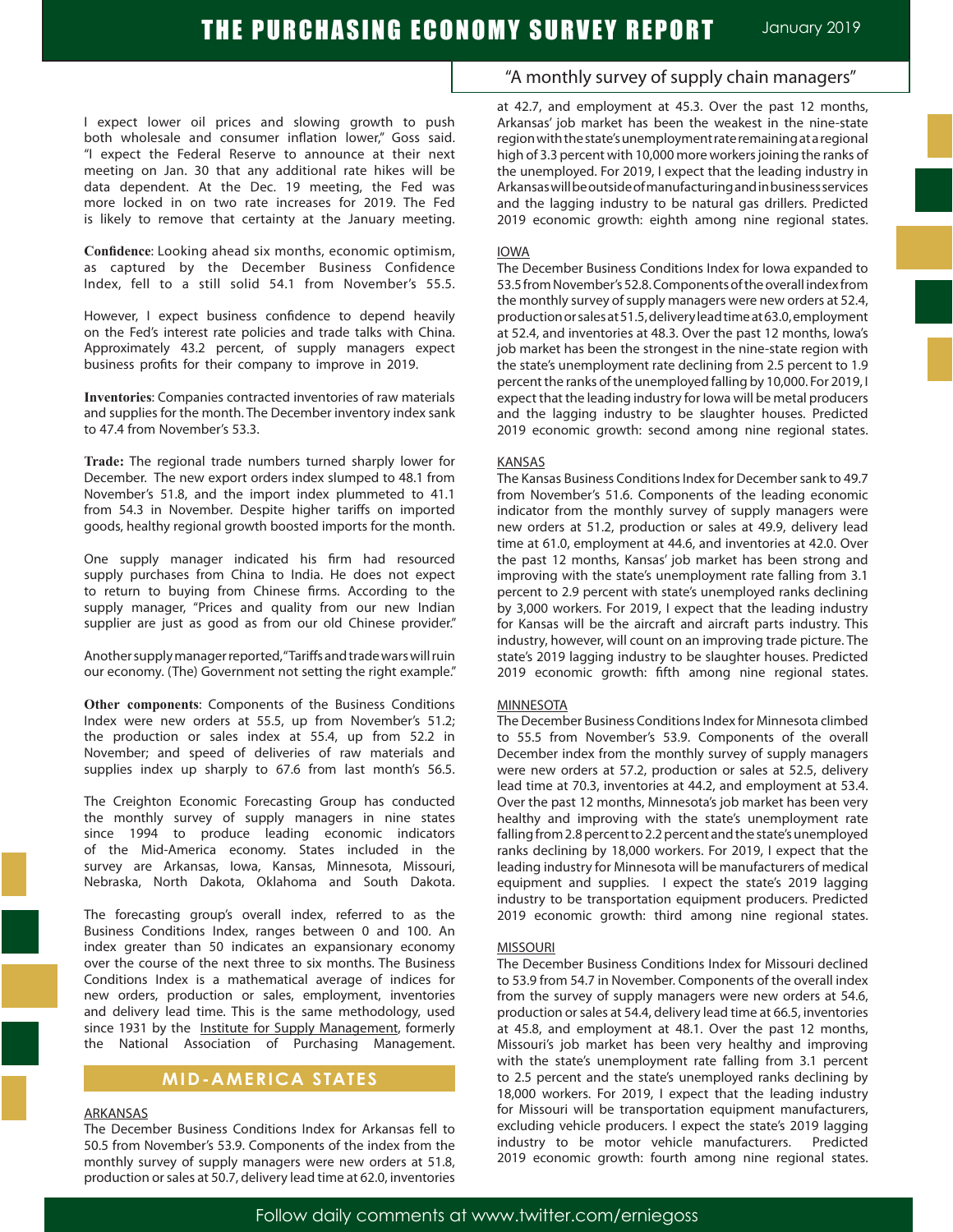Ī

.

#### NEBRASKA

The December Business Conditions Index for Nebraska dipped below growth neutral to 49.7 from November's 51.3. Components of the index from the monthly survey of supply managers were new orders at 51.3, production or sales at 50.1, delivery lead time at 61.2, inventories at 42.2, and employment at 44.8. Over the past 12 months, Nebraska's job market has been healthy and stable with the state's unemployment rate falling from 2.5 percent to 2.3 percent and the state's unemployed ranks declining by 800 workers. For 2019, I expect that the leading industry for Nebraska will be machinery manufacturing (depending on Chines trade deal). I expect the state's 2019 lagging industry to be printing and published. Predicted 2019 economic growth: sixth among nine regional states.

#### NORTH DAKOTA

The December Business Conditions Index for North Dakota fell to 52.6 from 57.6 for November. Components of the overall index were new orders at 53.5, production or sales at 52.9, delivery lead time at 64.7, employment at 47.0, and inventories at 44.6. Over the past 12 months, North Dakota's job market has been solid and improving with the state's unemployment rate falling from 2.3 percent to 2.2 percent and the state's unemployed ranks falling by 1,600 workers. For 2019 for North Dakota, I expect that the leading industry will be machinery manufacturers (depending on Chinese trade deal). I expect the state's 2019 lagging industry to be energy including drilling and mining. Predicted 2019 economic growth: ninth among nine regional states.

#### OKLAHOMA

Oklahoma's Business Conditions Index has now remained above the 50.0 threshold for the last 17 months. The overall index from a monthly survey of supply managers advanced to 56.4 from 55.9 in November. Components of the overall December index were new orders at 56.7, production or sales at 57.1, delivery lead time at 69.8, inventories at 48.1, and employment at 50.3. Over the past 12 months, Oklahoma's job market has been healthy and improving rapidly with the state's unemployment rate falling from 3.9 percent to 2.8 percent and the state's unemployed ranks declining by 20,000 workers. For 2019, I expect that the leading industry for Oklahoma will be metal producers. I expect the state's 2019 lagging industry to be energy, including drillers and mining. Predicted 2019 economic growth: seventh among nine regional states.

#### SOUTH DAKOTA

.

The December Business Conditions Index for South Dakota climbed to a regional high of 63.1 from November's 55.6. Components of the overall index from the December survey of supply managers in the state were new orders at 62.3, production or sales at 64.4, delivery lead time at 78.7, inventories at 54.2, and employment at 56.0. Over the past 12 months, South Dakota's job market has been healthy and improving rapidly with the state's unemployment rate falling from 3.3 percent to 2.8 percent and the state's unemployed ranks declining by 2,000 workers. For 2019, I expect that the leading industry for South Dakota will be finance and banking. I expect the state's 2019 lagging industry to be mining and drilling. Predicted 2019 economic growth: first among nine regional states.

### **THE BULLISH NEWS**

In December, the U.S. economy added 312,000 jobs, and the unemployment rate rose to 3.9%.

### "A monthly survey of supply chain managers"

- Over the past 12 months ending in December, U.S. hourly wages climbed by 3.2% to \$27.48. This is the fastest growth in nine years.
- Creighton's December survey of manufacturers points to solid but slower growth for the first quarter of 2019.
- More and more Americans are entering the workforce pushing the labor force participation to 63.1%.

# **THE BEARISH NEWS**

- The U.S. trade deficit rose to a 10-year high of \$55.5 billion in October. The trade gap with China stood at \$38.2 billion in October.
- The National Purchasing Management Index plummeted from 59.3 to 54.1 in December. It still indicates positive, albeit slower, growth ahead.
- The U.S. budget deficit is expected to exceed \$1 trillion in 2019.

### **THE OUTLOOK**

**National Association of Business Economics (NABE). SUMMARY**: "NABE Outlook panelists continue to view the economy as having solid momentum entering 2019, but they foresee GDP growth cooling from 2.9% this year to 2.7% in 2019," said NABE President Kevin Swift, CBE, chief economist, American Chemistry Council. "The panel expects the Federal Reserve to continue gradually tightening monetary policy, and anticipates a federal funds rate hike at the upcoming December FOMC meeting, followed by three rate increases in 2019." "While panelists remain generally optimistic, three-quarters of respondents see risks being tilted to the downside," added Survey Chair Gregory Daco, chief U.S. economist, Oxford Economics. "Panelists view increasing trade tensions as the primary downside risk to their outlook, with 80% of respondents reducing their 2019 GDP growth outlook in response to trade policy developments. Even so, recession risks are still perceived to be low in the near term, with the panel expecting a 20% risk of recession by the second half of 2019, and a 30% chance by the end of 2020."

> **From Goss:** ): I expect \*\*the Federal Reserve to hold on any rate increase for the first half of 2019. \*\*GDP growth to slow in the first half of 2019, moving below 2.0% annualized. \*\*\*annualized growth in the consumer price index (CPI) to equal 2.0% for Q1, 2019.

### **WHAT TO WATCH**

- **Consumer Price Index for December:** The U.S. Bureau of Labor Statistics will release the CPI for December on January 11. Year-over-year growth above 2.5% will be bearish for bonds and stocks.
- **Wage Data:** On February 1, the U.S. Bureau of Labor Statistics will release wage data for January. Another year-over-year growth above 3.2% will be a strong inflation signal and encourage the Fed to raise in the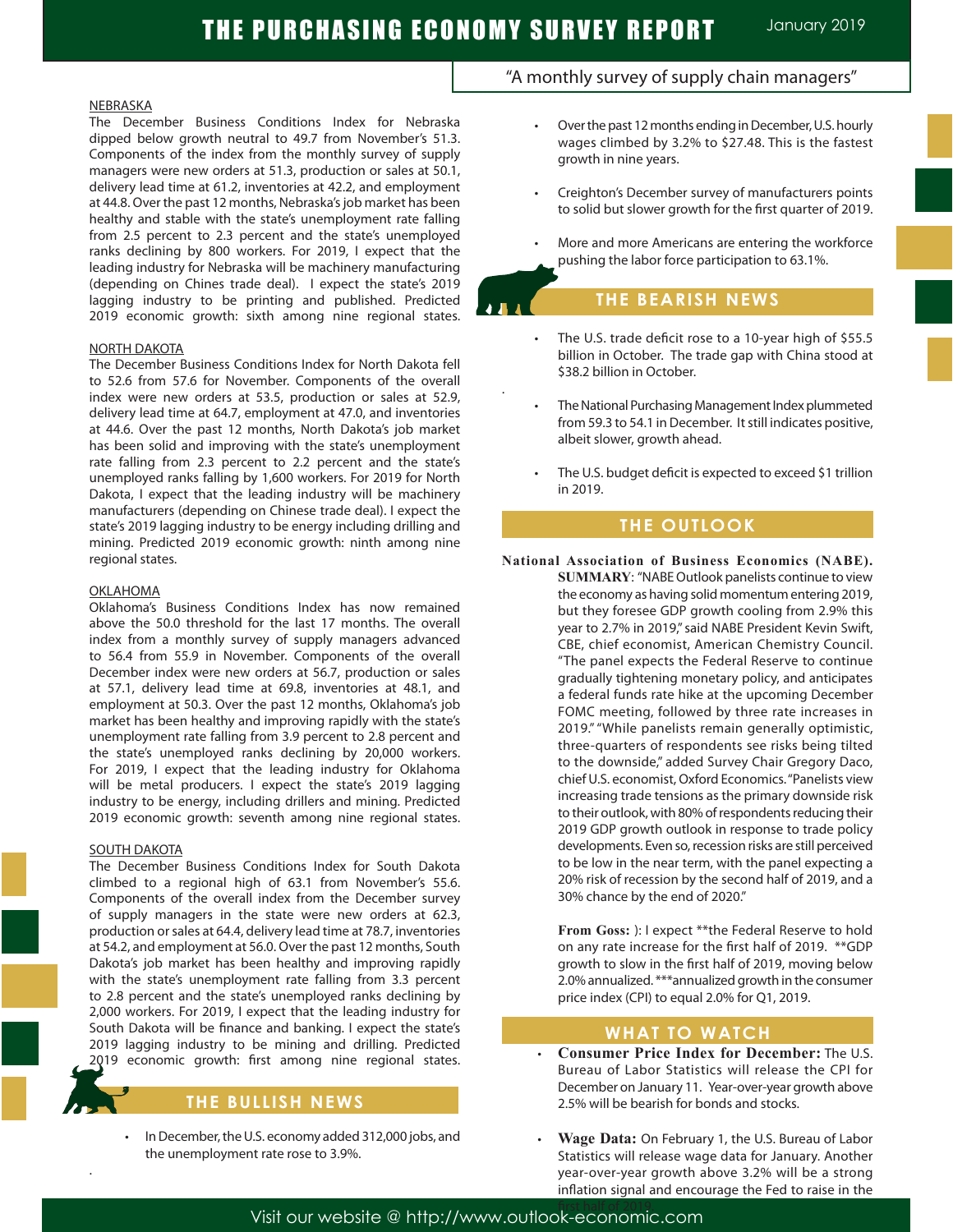**Inverted Yield:** . Every recession since 1980 has been preceded by 2-year rates exceeding, or approximating, 10-year rates (termed an inverted yield). Currently 18 basis points (0.18%), and too low for comfort.

### **STATISTIC OF THE MONTH**

70%. New York Democratic Rep Alexandria Ocasio-Cortez supports paying for a "Green New Deal" with a 70% marginal tax rate on top income earners.

# **Goss Eggs (Recent Dumb Economic Moves)**

 • Finally, the DC political class has advanced a measure that both Democrats and Republicans support-- spending more on infrastructure. Despite a national debt of \$21,943,897,507,130, much of the Democrat plan would fund boondoggles requiring diversity of everything except diversity of thought. Why not fund my favorite program: \$100 billion for "No Economist Left Behind."?

# **Supply Manager Careers**

 Penske Truck Leasing, Kansas City, MO. LLP Manager will manage a single customer account and execute the day to day operations which have Penske-wide implications and impact. The position will be the primary operational and strategic account owner as viewed by both Penske and Customer. Customer operation consists of but not limited to inbound shipment of parts and outbound shipments of final product and all the various entities utilized to perform such work (Suppliers, 3PLâ€<sup>™</sup>s, Carriers, etc.). **Major Responsibilities:** -Interview and hire salaried associates. Facilitate the recruitment and assignment of all personnel required within the organizational structure of the account. Defines duties, responsibilities and scope of authority.-Conduct performance review, corrective action, and goal setting for team of salaried employees-Provide career development, mentoring, and promotional opportunities to direct reports to create future leaders.-Provide leadership to team members in identifying project risks early and guide them in developing appropriate mitigation plans. **Qualifications:** \*Bachelor's degree in Business or Supply Chain required. 3 - 5 years related functional experience in multiple supply chain service lines (transportation, warehousing, LLP, etc), required.\* 3 - 5 years managerial or supervisory experience, required. \*A strong understanding of operations and supporting technology, especially web based applications. \*Knowledge of Transportation Management and systems.

> **Apply at:** https://penske.jobs/kansas-city-mo/llpmanager/16027843B21947108B87143E468A5E03/ job/

### **Supply Manager Reading Room**

ISM® Special Report On Business Survey Regarding Tax Reform. On December 22, 2017, President Donald Trump signed into law the Tax Cuts and Jobs Act of 2017 (TCJA). Called the "biggest tax reform in a generation" by supporters, the

## "A monthly survey of supply chain managers"

TCJA changes the income tax code for individuals and corporations. A goal of this legislation is to accelerate the pace of economic growth in the U.S. Since this legislation was highly anticipated and its various iterations closely studied by many organizations, some companies managed to implement changes to policy and practice immediately. On January 25, 2018, Institute for Supply Management® (ISM®) opened a special survey that asked members of the Manufacturing and Non-Manufacturing Business Survey Committees to (1) report on their organizations' familiarity with and activity generated by the law and (2) assess how the new tax code might impact their businesses.

https://www.instituteforsupplymanagement.org/news/ NewsRoomDetail.cfm?ItemNumber=3102

# **FOLLOW ERNIE**

Survey results for January will be released on February 1, the first business day of the month.

Follow Goss on twitter at http://twitter.com/erniegoss For historical data and forecasts visit our website at: http://business.creighton.edu/organizations-programs/economicoutlook